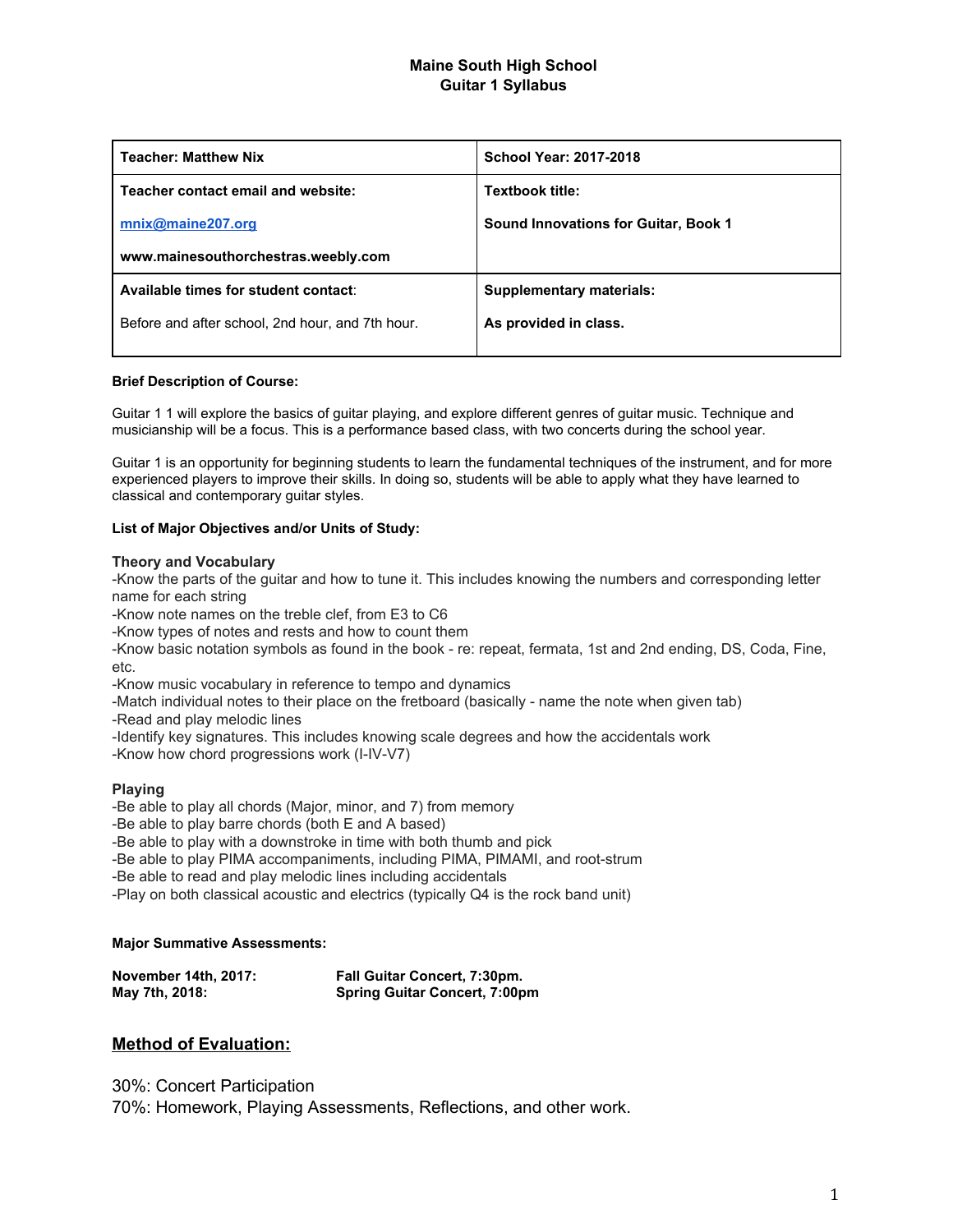## **Attendance Policy**

Attendance is critical to the success of student and the band program. Any conflicts with a rehearsal or performance during or after school should be communicated and resolved well in advance with the director. A student's lack of attendance may result in sitting out of a performance. Review grading and retake/redo policy for information about how an absence will affect grading.

# **Performance:**

## Excused Absence

Students will attend a concert of MS-Caliber or higher (another high school, college, or professional) and write a paper with specific parameters (both musical and extra-musical qualities of the performance). Students must show that their absence from the performance was unavoidable and not the result of disorganization or negligence. The absence must also be excused by the director well in advance with the exception of emergencies. Students may complete the reassessment at any time until the end of the semester.

## Unexcused Absence

NO (No Opportunity) Code in the gradebook.

### **District Grading Scale:**

| Code  | Range                                |  |
|-------|--------------------------------------|--|
| A+    | $100 - 97$                           |  |
| A     | $96.99 - 93$                         |  |
| A-    | $92.99 - 90$                         |  |
| B+    | $89.99 - 87$                         |  |
| B.    | $86.99 - 83$                         |  |
| B-    | $82.99 - 80$                         |  |
| $C +$ | $79.99 - 77$                         |  |
| c.    | $76.99 - 73$                         |  |
| c.    | $72.99 - 70$                         |  |
| D+    | 69.99 - 67                           |  |
| D     | $66.99 - 63$                         |  |
| D-    | $62.99 - 60$                         |  |
| F     | 59.99 - 40.03                        |  |
| NY    | Can be completed for additional cred |  |
| NO.   | Cannot earn additional credit        |  |
| z     | Cannot earn additional credit        |  |

### NY ("Not Yet") = 40.02:

A grade of NY represents assignments that are deemed by the teacher to be missing, incomplete, or those eligible for reassessment.

When assignments are assigned a grade of "NY" students are required to complete them within the timeframe outlined by the classroom teacher. If they are not completed in the allotted timeframe the grade will be changed to "NO".

NO ("No Opportunity for Credit or Reassessment") = 40.01: A grade of NO represents assignments that are not turned in or are incomplete and are not eligible for reassessment

### $Z = 40.00$ :

A grade of Z is an indicator of behavioral issue that has impacted an assignment (i.e. plagiarism, cheating) that has resulted in the lowest possible grade. Students are required to submit original work as directed by the classroom teacher. Students are not to collaborate on tests or other assignments unless directed to do so by the classroom teacher.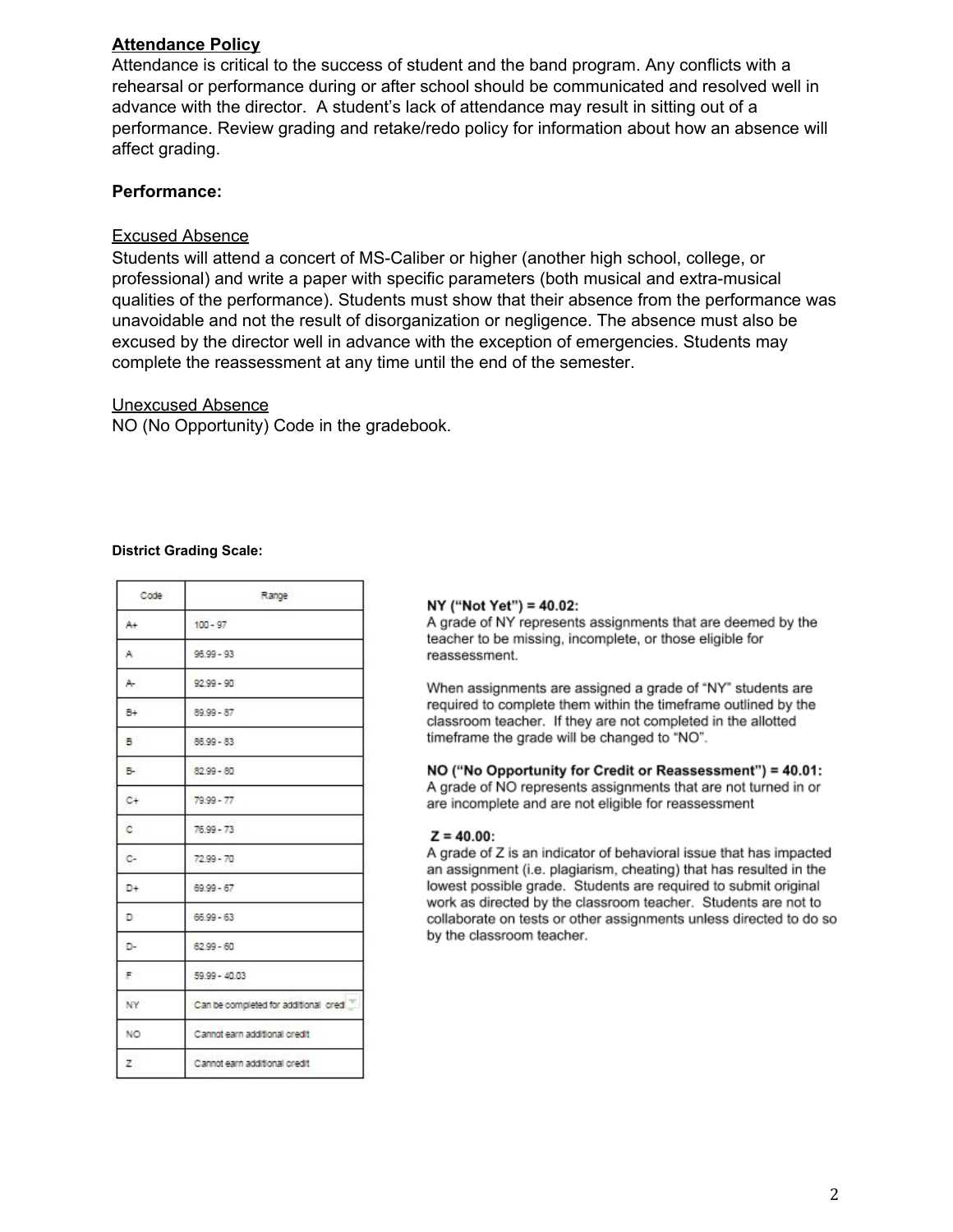## **Retake/Redo Guidelines:**

Playing Tests and other assignments can be retaken/redone, on a case-by-case basis. The second score will be the recorded score.

# **Classroom Expectations and Class Rules:**

1. Treat your colleagues, belongings, and facilities with respect and care.

2. Come to class prepared to learn: instrument, pencil, music, rosin, shoulder rest, rockstop, and any other materials that you will need.

3. Be on time. When you enter the classroom, you should immediately prepare for class to start. Set down your belongings, get your instrument, and begin tuning and warming up. Greeting your fellow classmates is great, but keep it short and sweet.

4. Restrooms: generally, passing time should be used for restroom needs. If there is an emergency need to use the restroom, quickly and quietly approach Mr. Nix to get the yellow restroom tag.

5. Chamber Music/Sectionals: sometimes, we will split off into small groups for class, and use the Performing Arts Wing facilities and practice rooms. Your behavior in these rooms should be no different than in the large classroom.

6. Questions: we love music related questions in orchestra class! If you have one, you may quietly ask someone near you if they have the answer. You can also raise your hand for Mr. Nix to address your question.

7. We will treat everyone in the classroom with dignity and care. We recognize that that are many different variants of race, ethnicity, sexuality, gender expression, religion, ability, and other characteristics in our classroom, and will accept those variants openly and without discrimination against one another